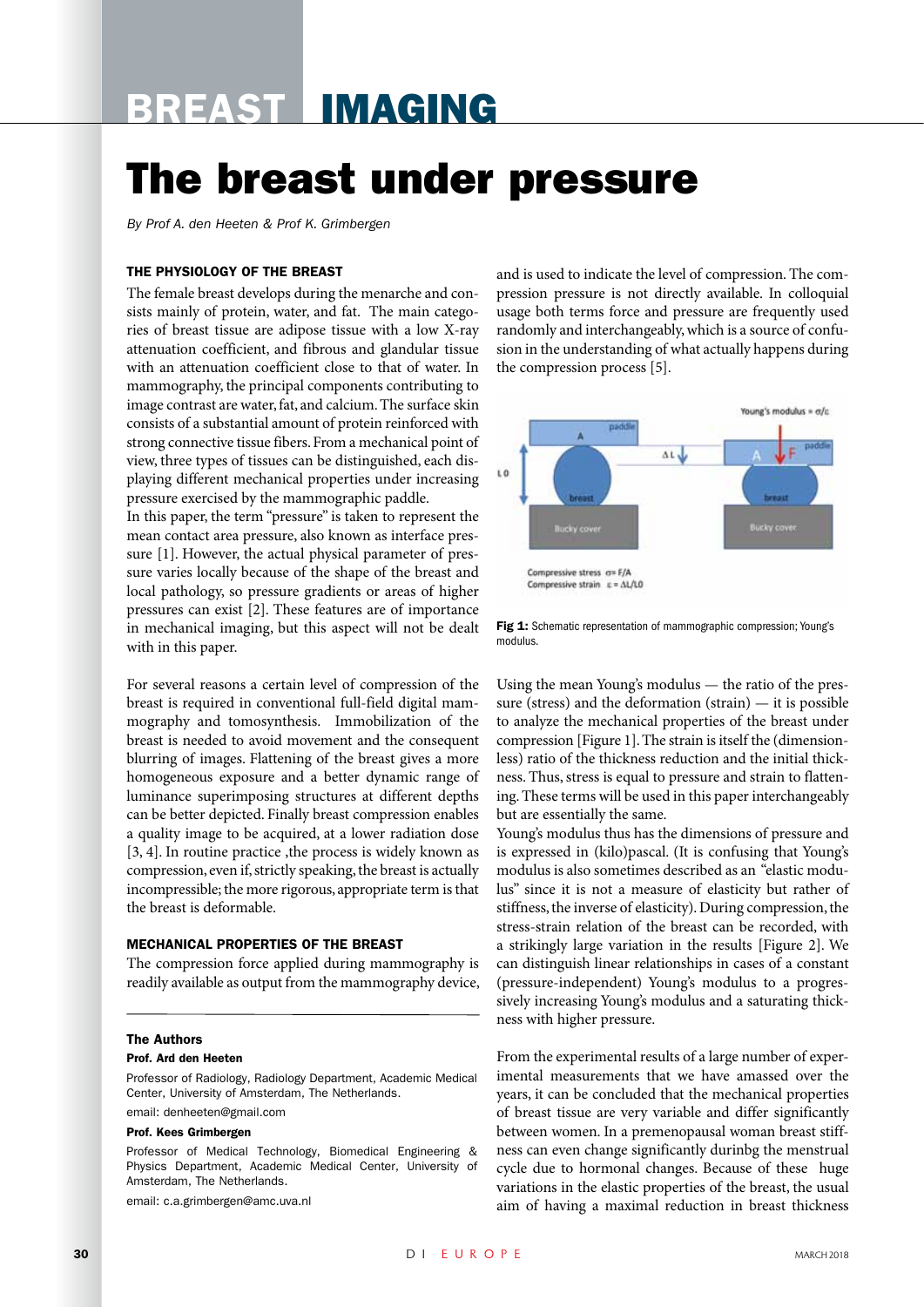

![](_page_1_Figure_1.jpeg)

A : The behavior of a breast (thickness 10 cm) with a linear relation, i.e., with increasing pressure a proportional decrease of thickness (constant Young's modulus (30kPa )); A proportional thickness decrease. Blue

B: The behavior of a breast (thickness 9 cm) with a non-linear relation, i.e., with increasing pressure a reduced decrease of thickness (Young's modulus (60kPa) at 6 kPa pressure): A saturating thickness decrease. Green

during mammography is actually a misconception, since this approach is based on the assumption that maximum reduction can be achieved in every breast without any *a priori* knowledge of its biomechanical properties. In addition to this, the measured Young's modulus can change per investigation, and in many women may continue without saturation as can be seen in Figure 2.

#### Mean compression pressure

When analyzing the mechanical properties of the breast, it becomes clear that pressure should be the preferred parameter to define compression [6, 7]. A complication is that breast tissue is not homogeneous and that Young's modulus is varies in the different tissues of the breast [8]. Consequently, we use the mean pressure of the contact area, also called interface pressure, which is calculated by dividing the force by the contact area between the breast and the paddle. To determine this contact area, we have developed a system based on capacitance measurement using a thin transparent conducting foil in the paddle [3]. In this way, we obtain a real-time value of the contact area, which, together with the force, enables a real-time mean pressure to be calculated during the actual breast compression. This can be directly displayed to the mammography technician or the patient. In addition, other mechanical properties can be determined and recorded, such as the evolution of the breast thickness, force, contact area and pressure, during compression [Figure 3]

## Determination of the optimal value of the mean compression pressure

In the past, we advocated the use of a maximum of 10 kPa (75 mmHg) [6, 7] as the target for the mean compression pressure, which, it can be admitted, was initially an educated guess on our part. At the time, we reasoned that any pressure above diastolic blood pressure would be unnecessary. We considered that, because of its physiology and the effective incompressibility of the breast, the term compression gave the false impression that the breast could somehow be made smaller in volume. In fact only a very small amount of blood can be evacuated via the venous collaterals into the thoracic cavity. In addition the volume of the arterial compartment is low. Based on these considerations, a value of "somewhere in between the arterial diastolic pressure and the venous pressure" could have been advocated as the optimal compression pressure. However we knew that the skin — which has a much higher Young's modulus [8] than breast tissue — could have an influence. This is particularly relevant in lower volume breasts. In smaller breasts, the amount of skin relative to the total breast volume can even become dominant. For this reason, we decided to aim for a somewhat higher pressure, namely just below the diastolic arterial pressure.

### Other areas of research on Pressure effects

In rehabilitation medicine, much research has been carried out on pressure sores. The focus in this field is on subcutaneous stiff bony structures, that are prone to result in pressure ulcers under certain pathologic conditions. One particularly interesting report described a comparison of the interface pressures between volunteers in different subject groups on specific seat cushions. In a group composed of relatively elderly but healthy subjects, the cushion made little difference; the measured interface pressure was consequently around 10 kPa (75 mmHg) [9]. This finding seems to indicate a physiologically determined regularity where the ratio of significantly different body weights (force) and seat contact areas became similar within in a certain range. However, this kind of research model involves much longer compression times and sometimes higher interface pressures in pathologic circumstances It was even shown that a pressure of 26,7 kPa applied for only a few minutes was sufficient to inhibit nerve conduction [9]. Similar and even higher pressures are routinely applied in current mammography practice, especially in women with small breasts [10].

### Large mammographic datasets

Large datasets of digital mammograms have been accumulated, particularly in hospitals and institutes involved in breast screening programs. Data mining of such datasets has become feasible thanks to newly developed software (Volpara enterprise) [11]. By this means, a large and growing amount of data has become available regarding pressure during mammography. Despite enormous variations between mammography practices, countries, and continents, the "center of gravity " of the pressure scatterplots is almost exactly 10 kPa. This was described in an earlier communication which reported the combined pressure values derived from the datasets using the Volpara software package [4]. Of course, there are areas in the world such as Asia where generally higher pressures are applied due to the women's smaller breasts [12]. Another reason for high pressure is the misinterpretation of the European guideline which in fact says that "*no optimal compression has been*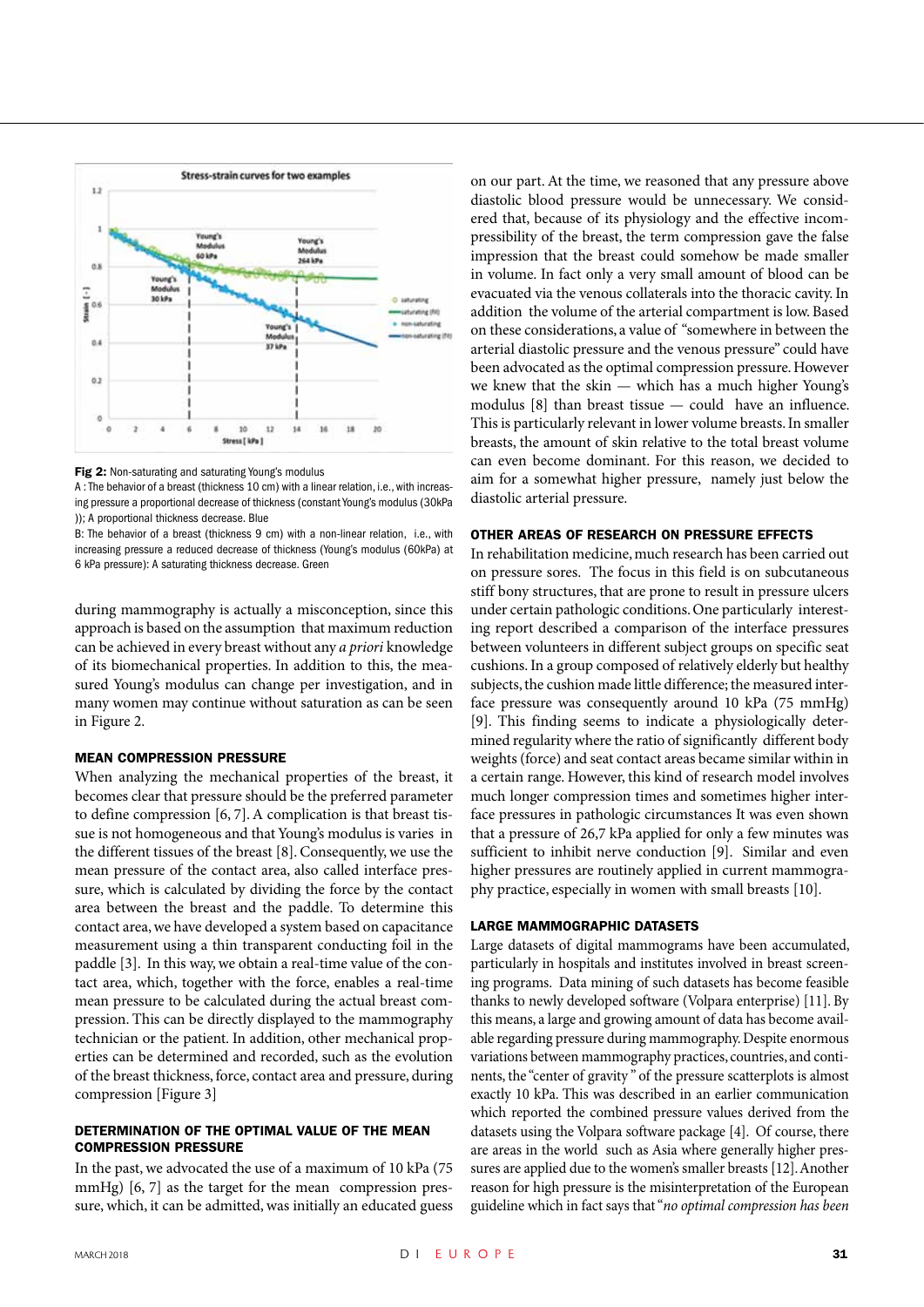![](_page_2_Figure_1.jpeg)

Figure 3: Real time recording during a typical mammographic compression with a dedicated paddle with a contact area measurement tool. The ratio with the force contact-area is calculated to the mean target pressure (10 kPa) [6]. Women with small breasts receive a lower force according the output of the mammographic machine but undergo the same pressure.

*determined*". On its own, this is perhaps not a very convincing argument. On the other hand, our collected data are based on over 150 000 mammograms [4] and show that a target pressure of 10 kPa has a clear correspondence with the mean daily practice throughout the world. As can be seen in figure 4 A, the "center of gravity" of 44,000 compressions (both data sets combined) also approaches 10 kPa (10,8 kPa). These data also show large variations. This enormous disparity in compression would diminish if a rational target pressure were to be used, together with realtime mean pressure measurement and monitoring during mammographic compression. A large decrease in variability when a pressure based compression procedure is carried out is shown in Figure 4. In a study comparing US and Dutch cohorts with a clinic where a pressure paddle was being used, it was found that with the pressure paddle, compression levels greater than 20 kPa occurred 30 times less frequently; likewise mean pressures under 5 kPa occurred 31 times less often.

## Pressure, Young's modulus, and lesion detection

In general, stiffening of breast tissue correlates with pathology. In inflammation, for example, the whole breast becomes harder,

![](_page_2_Figure_6.jpeg)

**Figure 4** : A: under the current way of working as calculated from a database (US) and Dutch data), a large variation in pressure can be noted, in which the 20 daN limitation of the motor-drive of the paddle explains the banana shape of the plot. In fact women with small breasts are in no way protected by this limitation. B: Same plot as A in a hospital population with application of a pressure based compression. Figure adapted from [10]

with the result that Young's modulus differs sharply from that of the healthy breast. The primary goal of palpation in a physical examination is to find local differences in stiffness. But local and subtle areas with a higher Young's modulus can be hard to detect when the breast is large and/or stiff. It is known that the Young's modulus of different tissues can vary significantly, sometimes by as much as a factor of up to 15 times [13]. Such differences can be identified for example by using ultrasound imaging and can be quantified by shear wave elastography. In mammography of the compressed breast, differences in elasticity are sometimes the only indication of malignancy, for example in the more diffusely growing invasive lobular carcinomas. There are not many data in humans, but in tissuemimicking phantoms, at different compression levels, it has been shown that most tumors will undergo smaller deformation than surrounding tissues. As a result of this, X-ray attenuation differences will be enhanced [14]. With further increases in pressure, the Young's modulus of fibroglandular, fat and tumor tissue converge [Figure 5]. Differences in stiffness thus become smaller at higher pressures [15] making it plausible that the X-ray attenuation differences will decrease again.

It is already known that the Young's modulus of invasive breast cancers can also vary substantially [16].

These effects may be the reason for the recent observations that at pressures higher than 10 kPa, there is a reduction in the detection of breast cancerous lesions and, perhaps more importantly, also in the one-year screening program sensitivity [17, 18]. The consequence of this is that there are relatively more interval cancers in the high pressure group.

#### **DISCUSSION**

By far the most frequently carried out stress-strain test throughout the world is in the field of mammography. A conservative estimate shows that a number of nearly 500 million compressions in mammographies were carried out per year ( based on 125 million mammographies per annum times four exposures and compressions). This corresponds to a frequency of 16 compressions in mammography per second, 24 hours per day! Until recently, there was no apparent